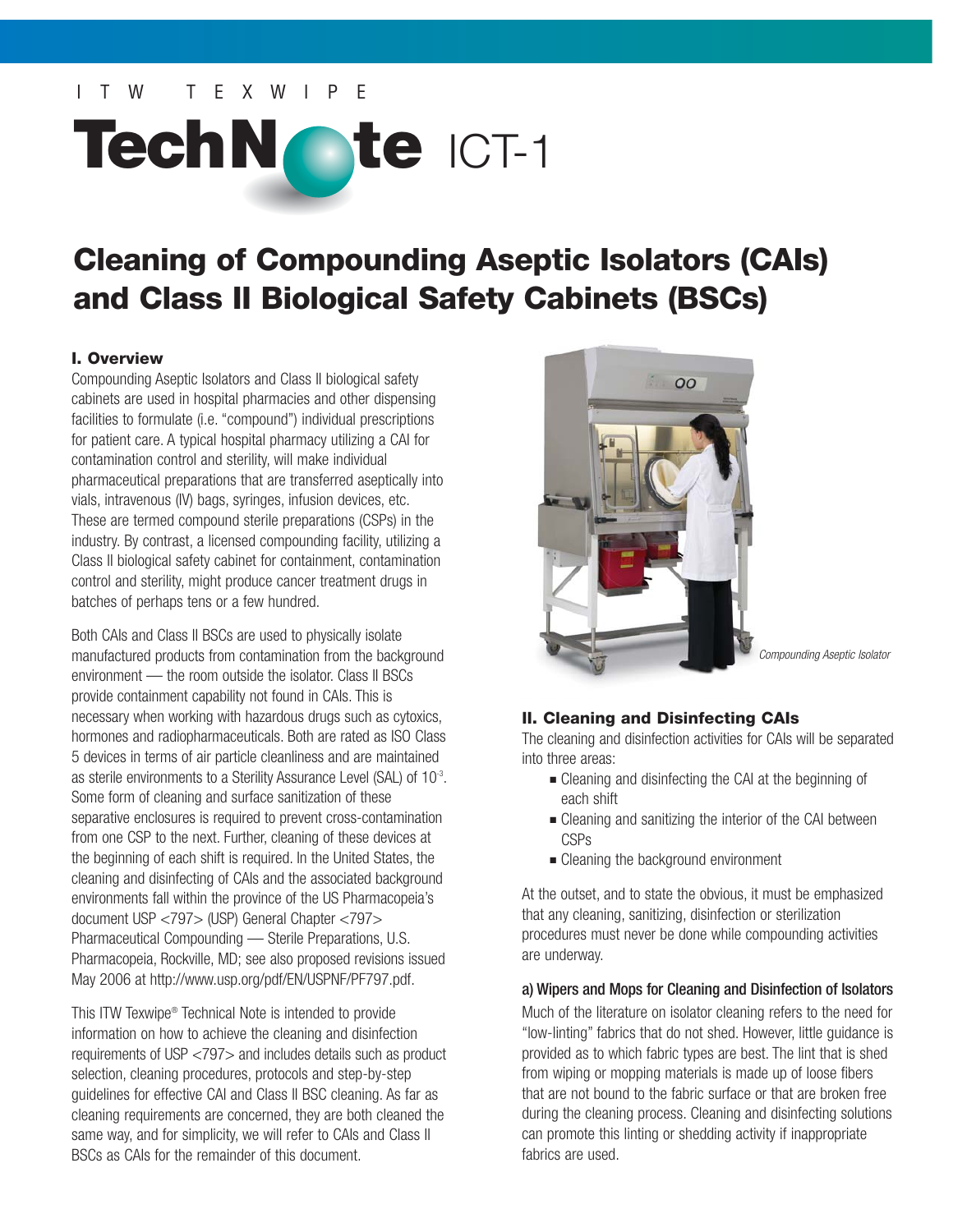A wide variety of fabrics can be fashioned into wipers or mops for use in cleaning isolators. These include natural materials such as cotton, rayon and cellulosics, synthetic materials such as polyester, nylon, polypropylene or foams, or blends such as polyester-cellulose combinations. Of these choices, only polyester knit fabrics have the requisite cleanliness, low particle and fiber counts, low endotoxin levels, low extractable residues, durability, and chemical compatibility that are needed for the cleaning and disinfection of CAIs. Further, polyester knit fabrics can be sterilized by autoclaving or by gamma irradiation to an SAL of 10<sup>-6</sup> without loss of structural stability. The characteristically low levels of releasable particles and fibers associated with polyester knit fabrics are especially important in aseptic applications since it is well known that particles are potential carriers of bacteria. It is recognized that some facilities will

consider that blended fabrics of polyester-cellulose may suffice for CAIs. If such fabrics are used within the isolator, the pharmacist should recognize that they do carry a risk of higher particle and fiber release onto the isolator surfaces.



Photomicrograph of polyester knit fabric

Put simply, polyester knit fabrics used for wipers and mop covers will not contaminate isolator surfaces when used in cleaning and disinfection operations. Consequently, they represent the best choice for "non-linting" or "non-shedding" materials. The same cannot be said for other fabrics.

Sterile polyester knit wipers are used before production to clean the isolator and during production to clean up spills, wipe down gloves (when wetted with sterile 70% isopropyl alcohol (IPA)<sup>1</sup>), or to provide clean work surfaces. These wipers can be wetted with:

- (i) detergents to clean the isolator,
- (ii) deionized water or 70% IPA to remove cleaning agent residues,
- (iii) disinfecting agents to disinfect the isolator and
- (iv) deionized water or 70% IPA to remove disinfectant residues.

Pre-wetted sterile wipers, containing 70% IPA are also available for these activities.

#### b) Cleaning and disinfecting the CAI at the beginning of each shift.

Since the isolator is most often cleaned and disinfected while closed, to maintain the sterility of the isolator, sterile cleaning and disinfecting consumables — wipers, pre-wetted wipers, mops, cleaning/disinfecting agents, water, 70% IPA, etc. — must be introduced through an appropriate transfer device. Even if a facility's Standard Operating Procedure (SOP) calls for the isolator to be opened for cleaning and disinfection, the use of sterile wipers and pre-wetted wipers is recommended, since they can be introduced into the isolator for *in situ* cleaning needs. This

also eliminates the confusion of having both sterile and nonsterile wipers on hand and eliminates the need to sterilize wipers prior to use within the isolator.

The usual sequence for cleaning and disinfection includes a cleaning step, a rinsing step, a disinfecting step, another rinsing step and if needed, a gaseous sterilization step. As a side note, wipers can be used to wipe down any hard surface articles that are introduced into the transfer device for use within the isolator. This will remove surface contaminants that might otherwise compromise disinfection or sporicidal treatments.

#### (i) Cleaning

To ensure that each shift begins in a pristine environment, it is necessary to clean the isolator to remove any residues and soils produced from the prior shift's activity. These contaminants, if not removed, would otherwise unnecessarily consume disinfectant and mitigate its application.



Figure 1. Isolator cleaning tool in use

Typically, small flat surface mops known as isolator cleaning tools (Figure 1), wipers, swabs and detergents are most commonly employed for these cleaning applications. Detergent selection is based on the type of soil to be removed. Also, cleaning mechanism factors such as wetting, dissolution, oxidation, hydrolysis, enzyme action, emulsification, deflocculation, sequestration, saponification and rinseability can all be important in determining which detergent to use. The detergent is applied to the surface in the manner described in Section V — "Optimum Cleaning Procedures" — using quarter-folded wipers with linear overlapping strokes, wiping from clean areas to dirty, renewing the wiper surface after each stroke. Wipers are used for all surfaces within arm's reach. Isolator cleaning tools are used for surfaces beyond arm's reach. Detergents also have the benefit of reducing the bioburden level on the surface; this lessens the task somewhat for the subsequent disinfection step.

<sup>1</sup> All IPA solutions described here are assumed to be 70% IPA /30% water (v/v), where the "water" is either water for injection (WFI) or deionized water (DIW). Before IPA solutions are used for cleaning, rinsing or sanitizing isolator surfaces, ensure that the materials of construction in the isolator will withstand repeated exposure to IPA. Some transparent materials, e.g. polycarbonates, may cloud over or crack when exposed to IPA.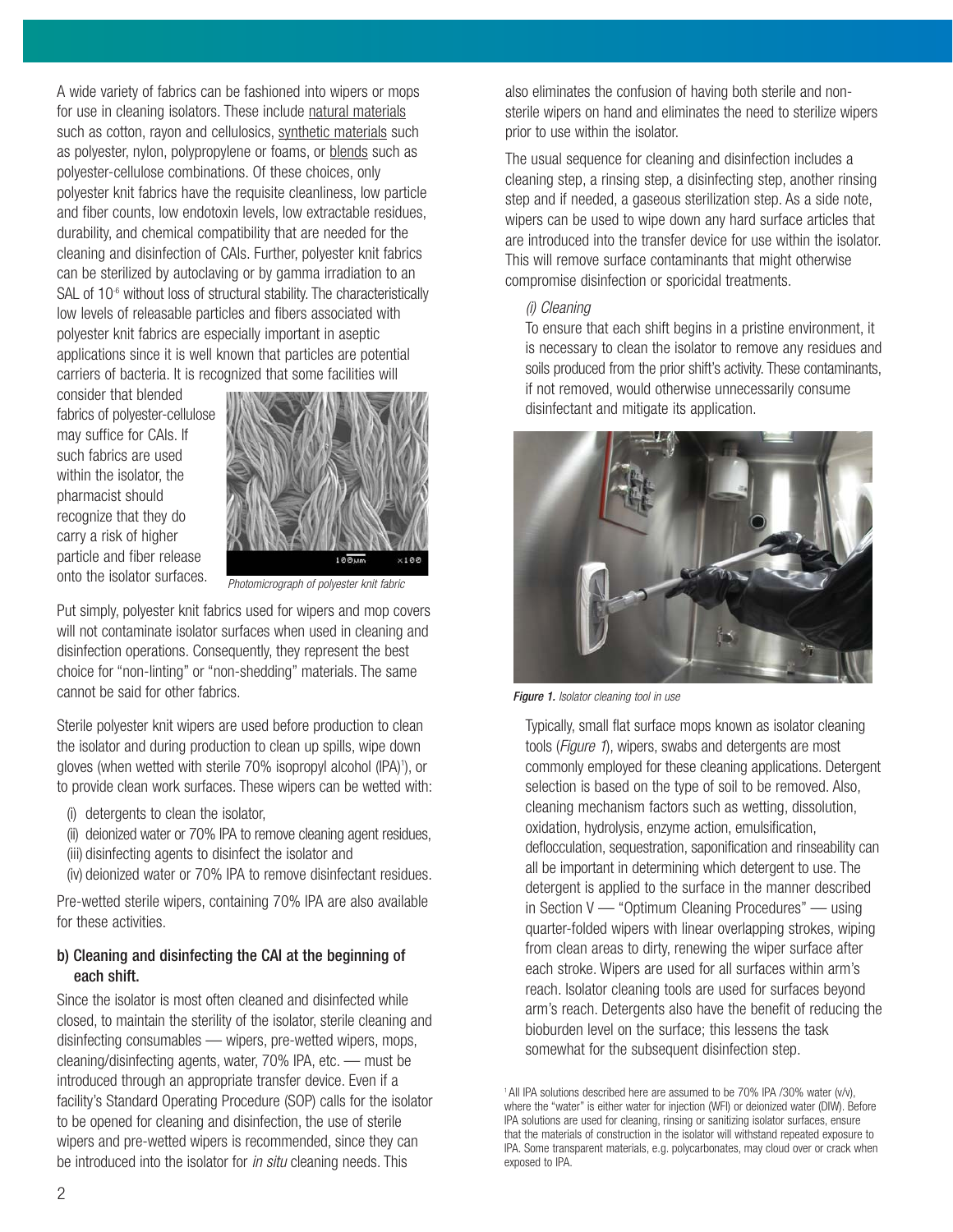#### (ii) Rinsing Following Cleaning

After cleaning, detergent residues are removed from the surfaces with wipers or mops that have been wetted with sterile deionized water or sterile 70% IPA. This will ensure that disinfectants have the opportunity to contact bare surfaces. Surfaces are considered clean when devoid of visible surface contaminants. Verify visually that the last wiper used to wipe down the surface is also devoid of visible residues.

#### (iii) Disinfection

The same procedures are followed for disinfection, except that liquid disinfecting agents are substituted for detergents. Disinfecting agents can include phenolics and quaternary ammonium compounds<sup>2</sup> ("quats"). Aqueous mixtures of IPA will provide some measure of disinfection, but they are ineffective against spores. Occasionally, liquid sterilants such as sodium hypochlorite (bleach), peracetic acid and hydrogen peroxide will be substituted for disinfectants when sporicidal activity is needed. These sterilants can be corrosive to surfaces and are therefore used intermittently. Again, isolator cleaning tools and wipers are used as described in Section (i).

#### (iv) Rinsing Following Disinfection

The same procedure is followed here as in Section (ii) above. Disinfecting agent residues are wiped from the surface with wipers or isolator cleaning tools that have been wetted with sterile deionized water or sterile 70% IPA. This will eliminate the buildup of residue deposits that become difficult to remove in subsequent cleaning operations, and that will cause staining of work surfaces.

#### (v) Gaseous Sterilization

Once the cleaning and disinfection steps are completed, if required, the isolator can be sterilized, with a suitable sterilant such as Vaporized Hydrogen Peroxide (VHP).The Quality Supervisor determines which cleaning and disinfecting steps are required for any given circumstance.

#### c) Cleaning and sanitizing the interior of the CAI between CSPs

To avoid cross contamination between CSPs, the accepted procedure is to wipe the counter or "deck" of the isolator with a wiper wetted with 70% IPA. Pre-wetted wipers are most convenient for this task. This will remove any residues from the work surface and will provide a measure of surface sanitization as well. IPA is a versatile cleaning agent and will remove many different types of soils. Some residues may only be water soluble, so in those cases, wipers wetted with water for injection (WFI) should be used to remove the surface soils. A final wipedown with IPA will leave the surface clean for the next CSP. A second IPA-wetted wiper should be used to wipe down gloved hands to guard against cross-contamination in the preparation of the next CSP.

If the CAI is used for compounding hazardous drugs, then swab sampling of the interior surfaces with subsequent analysis may

be appropriate to prove that the compound of interest is not present at levels which would constitute an exposure limit danger.

#### d) Cleaning and Disinfection of Background Environments

The USP <797> document requires that floors in the background environment (also termed "buffer or clean area") be mopped daily, while walls, ceilings and shelving are to be mopped monthly. To accomplish these tasks most effectively, the following procedure, utilizing a single flat mop (*Figure 2*) with replacement mop covers can be employed.



Figure 2. Flat surface mop for ceiling, wall and floor cleaning



i) Place a clean dry mop cover on the mop head ( $Figure 3$ ) and wet it with a suitable liquid cleaning agent — either detergent or 70% IPA — to clean the ceilings, walls, and floors of the background environment. Use linear, overlapping strokes to ensure all surfaces are cleaned thoroughly. If the mop cover becomes visibly dirty during the cleaning process, replace it.

Figure 3. Mop cover fitted to mop head

ii) If 70% IPA was used in step i) proceed directly to step iii). If a detergent was used in step i), place a clean mop cover on the mop head, then dampen it with either deionized water or 70% IPA. Use linear, overlapping strokes to remove the dried cleaning agent residue. Again, if the mop cover becomes visibly dirty during the cleaning process, replace it.

iii) Place a clean mop cover on the mop head and spray the mop cover with an approved disinfectant (e.g. phenolic or quaternary ammonium compound) solution. Spread the disinfectant over the ceiling, walls and floors with linear, overlapping strokes. Alternatively, spray the ceilings, walls, and floors with the disinfectant and spread the disinfectant solution evenly over the surfaces with the mop. Allow appropriate kill time (e.g.  $10 - 20$  minutes) for the disinfectant to do its job.

iv) Place a clean mop cover on the mop head, then dampen it with either deionized water or 70% IPA. Use linear, overlapping strokes to remove the dried disinfecting agent residue. Again, if the mop cover becomes visibly dirty during the cleaning process, replace it.

<sup>2</sup> Use phenolics or quats, never both together.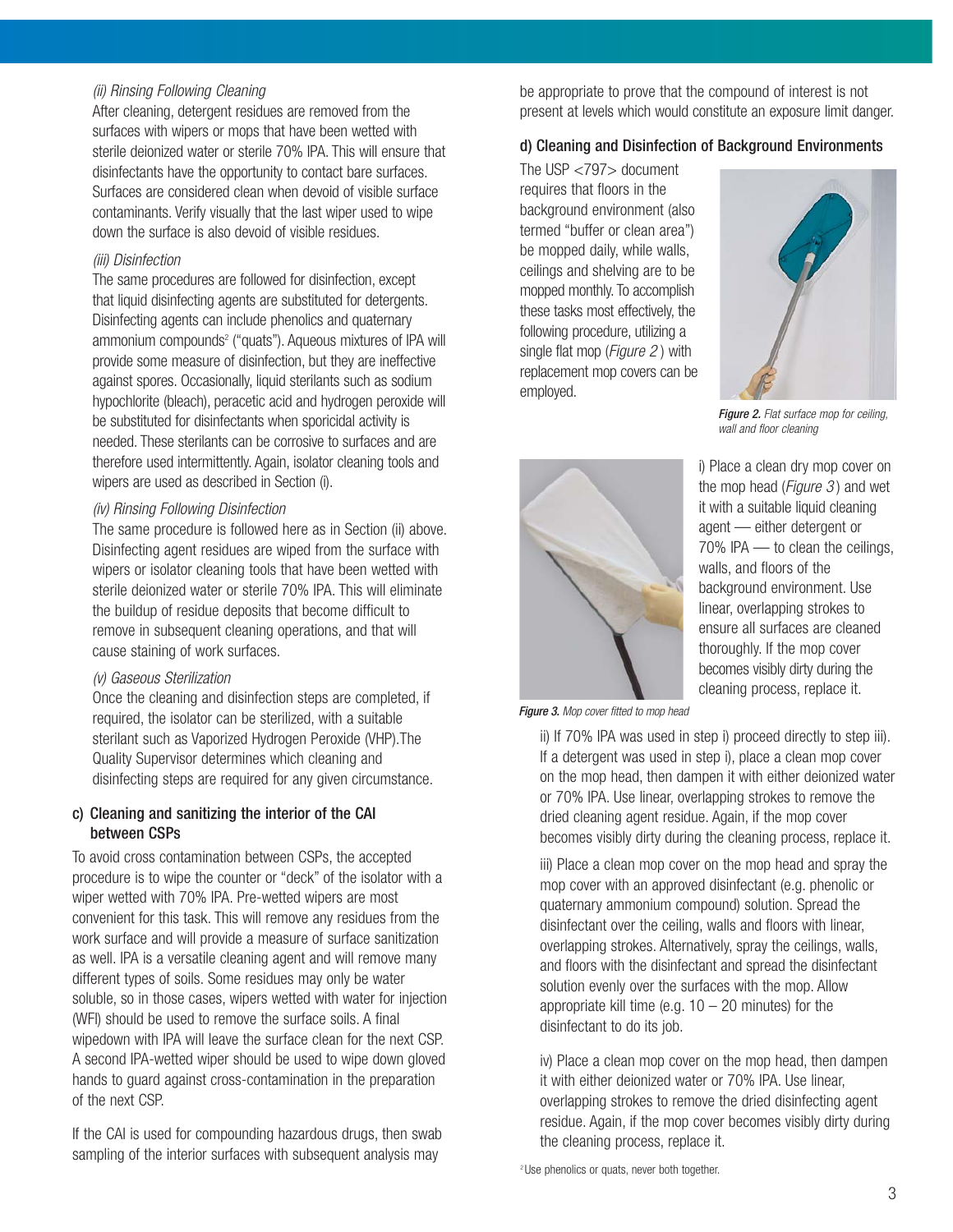# **III. Cleaning Tasks and Recommended Products**

Following is a table of cleaning and disinfecting activities performed on CAIs and the recommended ITW Texwipe products for those tasks.

| <b>Cleaning Task</b>                                                                 | <b>Recommended Products</b>                                                                                                                                                                                                                                                                                                                                                                                                                                                     |                                                          |
|--------------------------------------------------------------------------------------|---------------------------------------------------------------------------------------------------------------------------------------------------------------------------------------------------------------------------------------------------------------------------------------------------------------------------------------------------------------------------------------------------------------------------------------------------------------------------------|----------------------------------------------------------|
| Cleaning and disinfecting of interior walls,<br>ceiling and deck of closed isolators | Use one or more of the following:<br>1. TX7101 Mini AlphaMop™ Isolator<br>Cleaning Tool with TX7114 Mop Covers to<br>reach all interior surfaces of the isolator.<br>Sterilize the TX7101 isolator cleaning tool<br>and TX7114 mop covers before introducing<br>them into the isolator.<br>Dampen the mop covers with sterile WFI,<br>sterile DIW, TX3270 Sterile IPA, detergent<br>cleaning solution, disinfectant solution or<br>liquid sterilant as described in section II. | TX7101 Mini AlphaMop <sup>™</sup> Isolator Cleaning Tool |
|                                                                                      | 2. TX3252, TX3280 or TX3285 Sterile<br>AlphaSats <sup>®</sup> , containing sealed-border<br>polyester knit wipers, pre-wetted with 70%<br>sterile-filtered IPA and gamma-irradiated.                                                                                                                                                                                                                                                                                            | <b>TX7114 Mop Covers</b><br><b>TX3270 Sterile IPA</b>    |
|                                                                                      | 3. TX3215, TX3212 or TX3211 Dry<br>SterileWipes <sup>™</sup> containing gamma-irradiated<br>polyester knit wipers. Dampen the wipers<br>with the solutions described in 1 above, as<br>appropriate for the cleaning task at hand.                                                                                                                                                                                                                                               |                                                          |
|                                                                                      | 4. TX714A Swabs for cleaning hard to<br>reach spaces or isolator corners. TX714A<br>swabs can be dampened with one of the<br>solutions described in 1 above.                                                                                                                                                                                                                                                                                                                    | TX3252, TX3280 and TX3285 Sterile AlphaSats®             |
| Wiping down isolator deck between CSPs                                               | TX3252, TX3280 or TX3285 Sterile AlphaSats                                                                                                                                                                                                                                                                                                                                                                                                                                      |                                                          |
| Cleaning up spills while isolator is in use                                          | TX3215, TX3212 or TX3211 SterileWipes for<br>absorbing spilled liquid, then TX3252,<br>TX3280 or TX3285 Sterile AlphaSats for<br>removing surface contamination.                                                                                                                                                                                                                                                                                                                | TX3215, TX3212 and TX3211 SterileWipes <sup>™</sup>      |
|                                                                                      |                                                                                                                                                                                                                                                                                                                                                                                                                                                                                 | TX714A Large Alpha <sup>®</sup> Swab                     |
| Wiping mating and sealing surfaces between<br>transfer isolator(s) and main isolator | TX3252, TX3280 or TX3285 Sterile AlphaSats                                                                                                                                                                                                                                                                                                                                                                                                                                      |                                                          |
| Cleaning background environments                                                     | TX7108 AlphaMop <sup>™</sup> with TX7118<br>AlphaWipe® Polyester Knit Mop Covers,<br>wetted with detergent cleaning agents,<br>disinfectants and deionized water.                                                                                                                                                                                                                                                                                                               | TX7108 AlphaMop™                                         |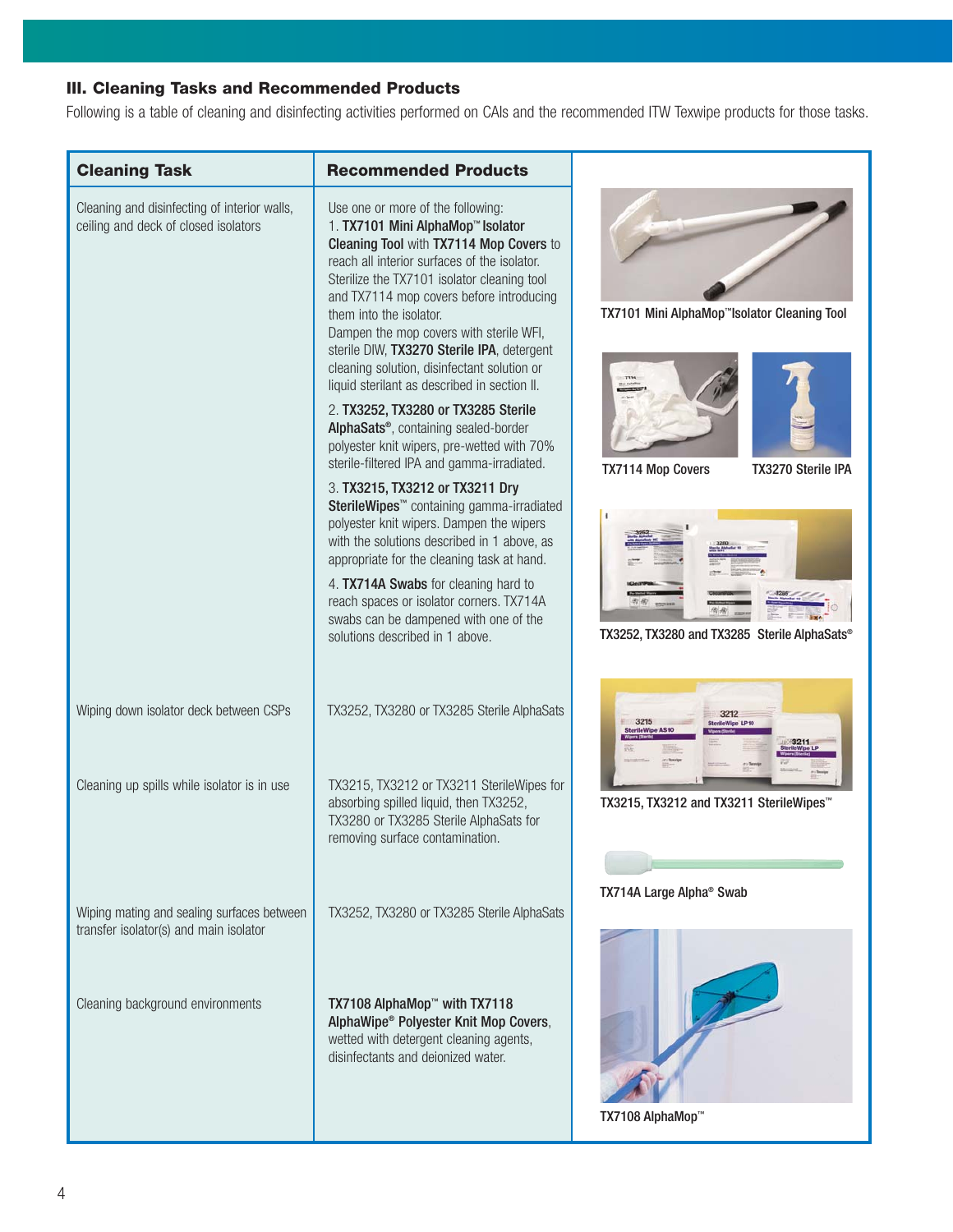#### **IV. Detailed Product Descriptions**

#### **TX7101 Mini AlphaMop™ Isolator Cleaning Tool**



The ITW Texwipe TX7101 Mini AlphaMop™ Isolator Cleaning Tool is designed to facilitate cleaning of CAIs. The mop head has a low, flat profile, rounded corners and

is totally autoclavable. The swivel joint allows the user to reach otherwise inaccessible areas. The replaceable foam pad ensures that the mop cover conforms to the surfaces that are being cleaned. TX7101 includes two handles, 18" and 24" (46 cm and 61 cm), and is easily used with one hand. Changing the mop covers is quick and easy — they are designed to slip on and off, yet remain secure while in use.

| <b>Product Number Description</b> |                                       | Packaging                   |
|-----------------------------------|---------------------------------------|-----------------------------|
| TX7101                            | Mini AlphaMop™                        | 1 mop/case                  |
|                                   | <b>Isolator Cleaning Tool</b>         | 2 handles $(18"$ and $24")$ |
|                                   | 1 polyester foam pad                  |                             |
|                                   | 6 TechniCloth <sup>®</sup> mop covers |                             |
| TX7114                            | Mini AlphaMop <sup>™</sup> covers     | 150 mop covers/case         |
|                                   | AlphaWipe <sup>®</sup> replacement    | 25 covers/inner bag         |
|                                   | mop covers                            | 6 inner bags/case           |
|                                   |                                       | 6 foam pads/case            |

#### **TX3270 Sterile 70% IPA — 16-oz. (473 ml) spray bottle**

This product is used for convenient dispensing of sterile 70% IPA onto dry sterile wipers or onto mop covers for cleaning and sanitizing activities during production and to remove cleaning and disinfecting agent residues from surfaces. The spray bottle can also be used to sanitize gloves during production.



#### **Sterile Wipers**

ITW Texwipe SterileWipe™, incorporating polyester knit wipers gamma-irradiated to an SAL of 10-6, are recommended for the cleaning and disinfection of CAIs. These wipers are used during production to clean up spills, or to provide clean work surfaces. When wetted with sterile 70% IPA, they can be used to clean surfaces or to wipe down gloves during production. These wipers can be wetted with:

(i) detergents to clean the isolator,

(ii) deionized water or 70% IPA to remove cleaning agent residues, (iii) disinfecting agents to disinfect the isolator and (iv) deionized water or 70% IPA to remove disinfectant residues.



## **Product Number Characteristics And Selection Criterion Criterion** TX3215 SterileWipe™ AS10 12" x 12" (31 cm x 31 cm) Highest absorbency two ply, sealed-border polyester knit Low particle and fiber levels TX3212 SterileWipe™ LP10 12" x 12" (31 cm x 31 cm) Moderate absorbency single ply, sealed-border polyester knit Lowest particle and fiber levels TX3211 SterileWipe™ LP 9" x 9" (23 cm x 23 cm) Moderate absorbency single ply, cut-edge polyester knit Cut edges contribute to higher fiber levels Most economical

\*Another sterile wiper, TX3210 SterileWipe™ HS II, made of blended polyester-cellulose is also available, but it is not generally recommended for isolator cleaning because of its higher particle and fiber burden compared to the polyester knit wipers shown above.

### **SterileWipe™ Selection Guide\***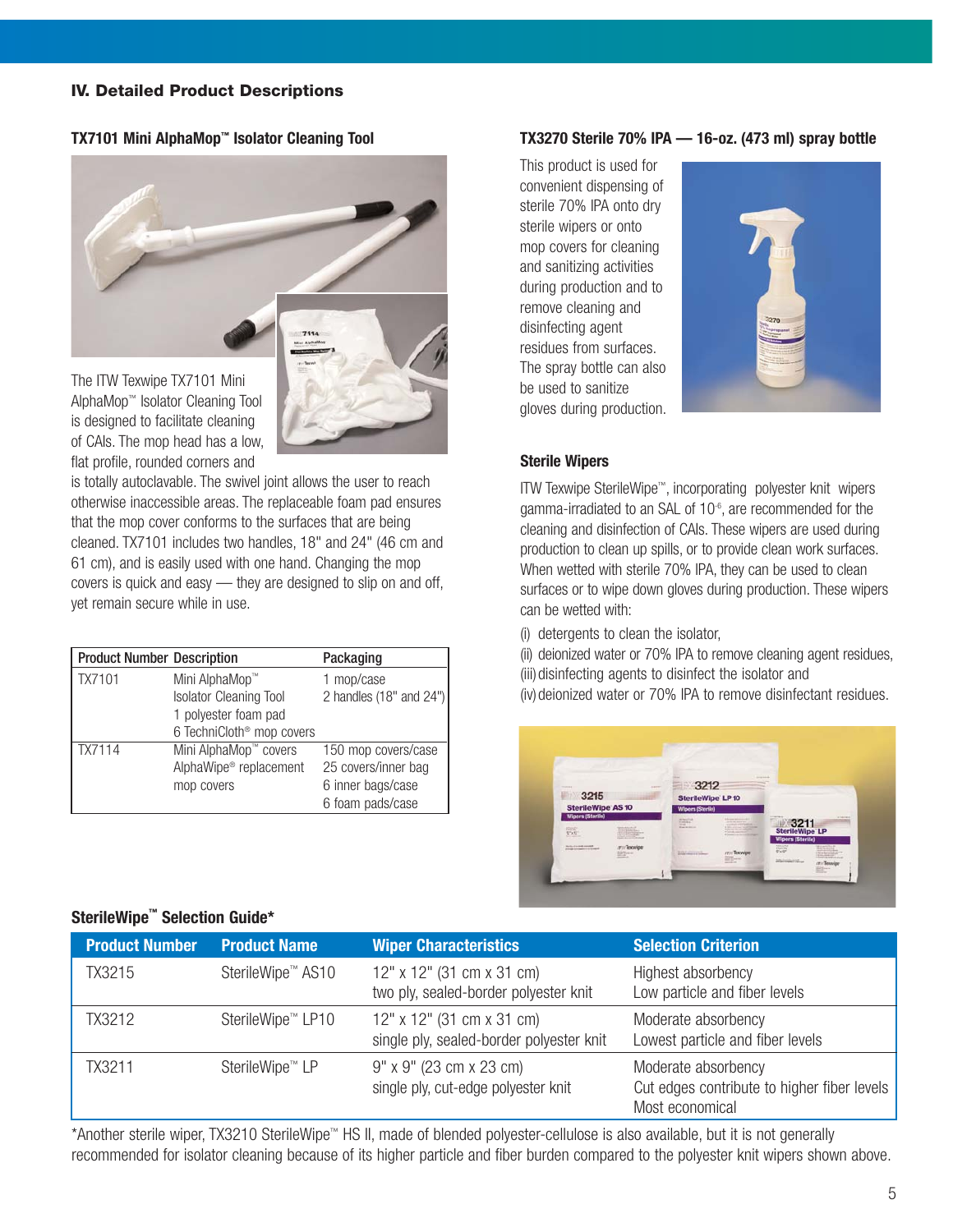#### **Sterile Wipers Pre-Wetted with 70% IPA**

The following pre-wetted wipers are all polyester knit, laundered, pre-wetted with 0.2 um-filtered 70% IPA, then gamma-irradiated to a Sterility Assurance Level of 10<sup>-6</sup>. These wipers eliminate the need to use sterile 70% IPA in the isolator and are used during production to clean up spills or to wipe down gloves. These wipers are also used to remove cleaning and disinfecting agent residues or to sanitize surfaces just prior to production. Note that WFI is used in place of DIW in the TX3280 below.



#### **Sterile AlphaSat® Selection Guide\***

| <b>Product Number</b> | <b>Product Name</b>           | <b>Wiper Characteristics</b>                                                                   | <b>Selection Criterion</b>                                                                                                                                                             |
|-----------------------|-------------------------------|------------------------------------------------------------------------------------------------|----------------------------------------------------------------------------------------------------------------------------------------------------------------------------------------|
| TX3252                | Sterile AlphaSat <sup>®</sup> | Uses TX3215 wiper<br>12" x 12" (31 cm x 31 cm)<br>two ply, sealed-border polyester knit        | Delivers largest amount of 70% IPA<br>of the three choices<br>Low particle and fiber levels                                                                                            |
| <b>TX3280</b>         | Sterile AlphaSat <sup>®</sup> | Uses TX3212 wiper<br>12" x 12" (31 cm x 31 cm)<br>single ply, sealed-border polyester knit     | Wetting solution is 70% IPA / 30% WFI<br>Lowest particle and fiber levels                                                                                                              |
| TX3285                | Sterile AlphaSat <sup>®</sup> | Uses 9" x 9" (31 cm x 31 cm)<br>version of TX3212 wiper<br>single ply, cut-edge polyester knit | Smallest wiper of the three choices<br>Wipers are individually folded in half, then<br>stacked before pre-wetting and packaging<br>Lowest particle and fiber levels<br>Most economical |

\*Another sterile pre-wetted product, TX3217 Sterile TechniSat® HS II, incorporating blended polyester-cellulose wipers is also available, but it is not generally recommended for isolator cleaning because of higher particle and fiber burden compared to the polyester knit wipers shown above.

#### **TX7108 AlphaMop™**

Flat surface mop with replaceable AlphaWipe® mop covers incorporates a swivel joint to permit ease of handling and to reach into corners. Excellent for routine cleaning of large surface areas such as ceilings, walls, floors, cabinet exteriors, etc.



#### **TX714A Large Alpha® Swab**



Incorporates AlphaLite® polyester knit fabric thermally bonded to a polypropylene handle. Ideal for cleaning hard-to-reach spaces, crevices, nooks, crannies and isolator corners. Ideal for performing final wipedown to verify absence of visible residues. Packaged 50 swabs per inner bag; 2 inner bags per outer bag.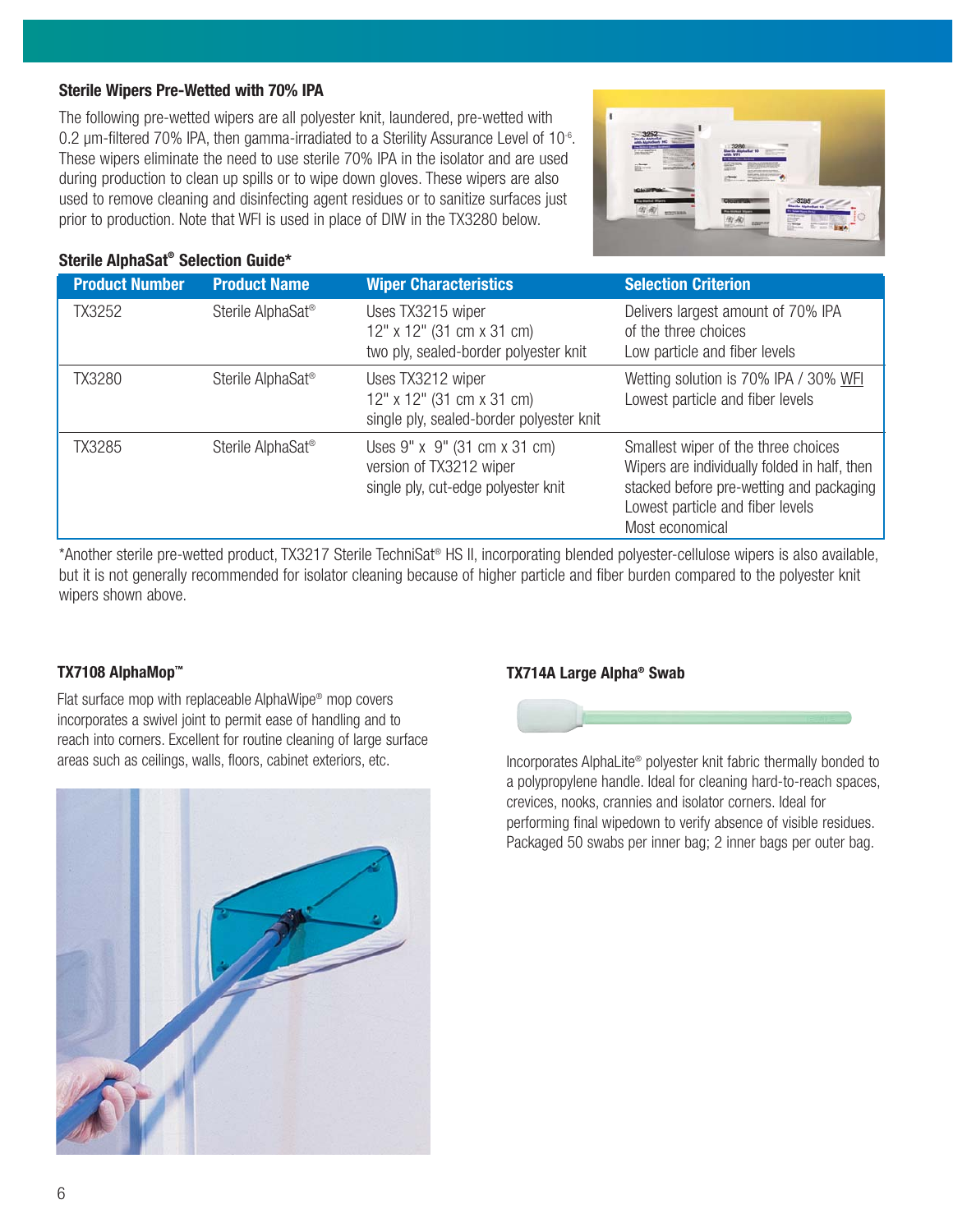#### **V. Optimum Cleaning Procedures**

Cleaning of separative enclosures such as CAIs requires specialized procedures for optimum results — procedures termed as "critical cleaning". These procedures are counterintuitive and differ from the casual, cursory wiping approach that is used to clean a kitchen counter

at home. While old and worn cotton dishtowels (often not replaced for many days) may be used in a circular motion to clean up spills or soils on kitchen countertops, this approach cannot be employed for separative enclosures. Neither the wiping material nor the wiping action would be appropriate for isolators and safety cabinets. The kitchen counter may look clean — in fact, it may appear clean enough to eat on<sup>3</sup> — but it is still not clean enough for the contamination requirements of a separative enclosure.

The wiping action puts the fabric in intimate contact with the surface, allowing the application of strong forces for the removal of contaminants such as bioburden. Wiping has a long and successful history for removal of contaminants from cleanroom surfaces. However, to be successful, the wiper must be used properly. The table below addresses the primary concerns in the use of wipers and mops for critical cleaning and provides corresponding best practices with explanations. This information is also summarized in the wiping guide (*Figure 4*).



#### Figure 4. Wiping Guide

Wiping Guide posters are available on our website at www.texwipe.com

<sup>3</sup> This probably speaks more to the tolerance of the human body for environmental bacteria than the apparent cleanliness of the counter.

| <b>Concern</b>                                                  | <b>Best Practice</b>                                                           | <b>Comment</b>                                                                                                                                                                                                                    |
|-----------------------------------------------------------------|--------------------------------------------------------------------------------|-----------------------------------------------------------------------------------------------------------------------------------------------------------------------------------------------------------------------------------|
| Effective removal of surface soils                              | Select wiping material that entraps soils                                      | Soils are collected in the fabric and discarded<br>with the wiper                                                                                                                                                                 |
|                                                                 | Fold wiper in quarters                                                         | Ensures full contact of wiper to surface                                                                                                                                                                                          |
|                                                                 | Use appropriate detergent or other<br>cleaning agent                           | Cleaning agent must be compatible with<br>materials of construction used in isolators or<br>safety cabinets                                                                                                                       |
| Re-contamination of surfaces<br>already cleaned                 | Select non-linting fabrics                                                     | Prevents contamination of wiped surface<br>from particles and fibers from wiper fabric                                                                                                                                            |
|                                                                 | Wipe in linear, overlapping strokes from<br>clean area to dirty area           | Wipe vertical surfaces from top to bottom<br>Circular wiping action re-contaminates area<br>just cleaned                                                                                                                          |
|                                                                 | Refold wiper to expose fresh wiper<br>surface after each stroke                | Prevents re-deposition of contaminants<br>picked up on previous stroke                                                                                                                                                            |
| Deposition of residues from<br>cleaning and disinfecting agents | Remove residues with wipers wetted with<br>deionized water or 70% IPA solution | Ensures that bare surfaces are disinfected<br>and that unsightly corrosive residues do not<br>accumulate                                                                                                                          |
| <b>Cleaning effectiveness</b>                                   | Surfaces should be free from visible<br>contaminants after cleaning            | Iluminating surface with high intensity light<br>at an oblique angle will help to identify<br>soils not removed<br>Examine the last wiper in contact with<br>the surface to verify absence of visual<br>contaminants on the wiper |

#### **Critical Cleaning with Wipers and Mops**